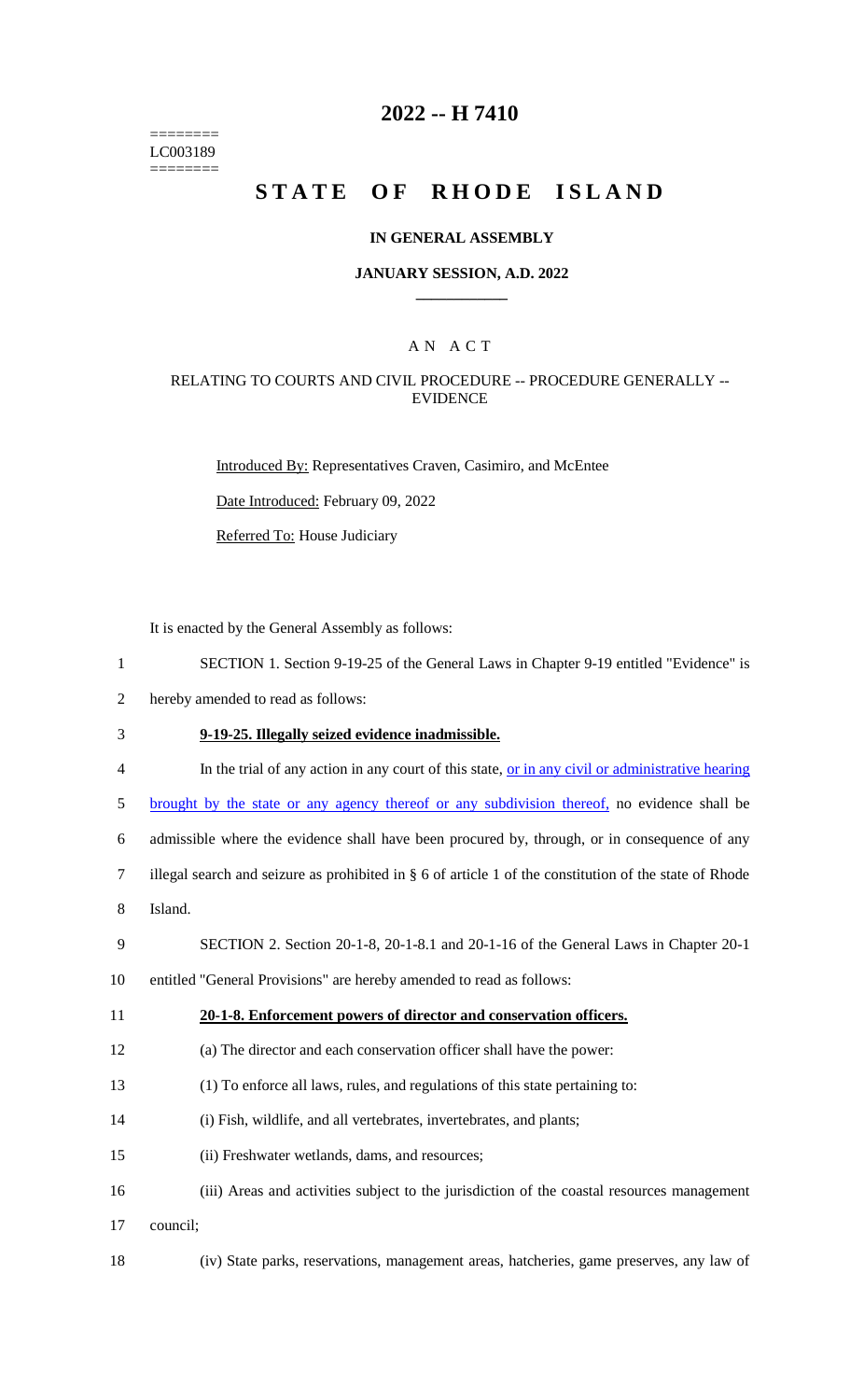- the state within state parks, lands cooperatively managed, facilities that host official department
- events, and properties leased by the department;
- (v) Solid and hazardous waste transportation, storage, and disposal and any other laws of
- the state regarding solid and/or hazardous wastes;
- (vi) Boating safety, water safety, and drowning prevention;
- (vii) Water and air pollution and open burning;
- (viii) Firearms;
- (ix) Littering;
- (x) Trees and forests, forestry, and protection of forests from fire hazards and trespass;
- (xi) Agriculture, farmland, and pest control; and
- (xii) All-terrain vehicles, as defined in § 31-3.2-1(8).
- (2) To issue summonses and to execute all warrants and search warrants for the violation
- of the laws, rules, and regulations enumerated in subsections (a)(1) or (a)(9);
- (3) To serve subpoenas issued for the trial or hearing of all offenses against the law, rules, 15 and regulations enumerated in subsections (a)(1) or (a)(9);
- (4) To arrest, without a warrant, any person found violating any law, rule, or regulation enumerated in subsection (a)(1), take that person before a court of competent jurisdiction, and detain that person in custody at the expense of the state until arraignment, except when a summons can be issued in accordance with § 12-7-11;
- 

 (5) To seize and take possession of all fish, shellfish, crustaceans, marine mammals, amphibians, reptiles, birds, and mammals in possession, or under control of, any person or that have been shipped, or are about to be shipped, at any time, in any manner, or for any purpose contrary to the laws of this state, and dispose of them at the discretion of the director;

 (6) To seize all fishing tackle, firearms, shooting and hunting paraphernalia, hunting, fishing, or trapping licenses, traps, decoys, tongs, bullrakes, dredges, or other implements or appliances used in violation of any law, rule, or regulation relating to fish, shellfish, crustaceans, marine mammals, amphibians, reptiles, birds, and mammals, or any equipment, materials, tools, implements, samples of substances, or any other item used in the violation of any other law, rule, or regulation enumerated in subsection (a)(9), when making an arrest as found in the execution of a search warrant, and hold the seized item or items at the owner's expense until the fine and costs imposed for the violation have been paid in full;

 (7)(i) To go on board any boat or vessel engaged, or believed to be engaged, in fishing and examine any fishing, shellfish, scallop, lobster, multipurpose, or other license issued under this title;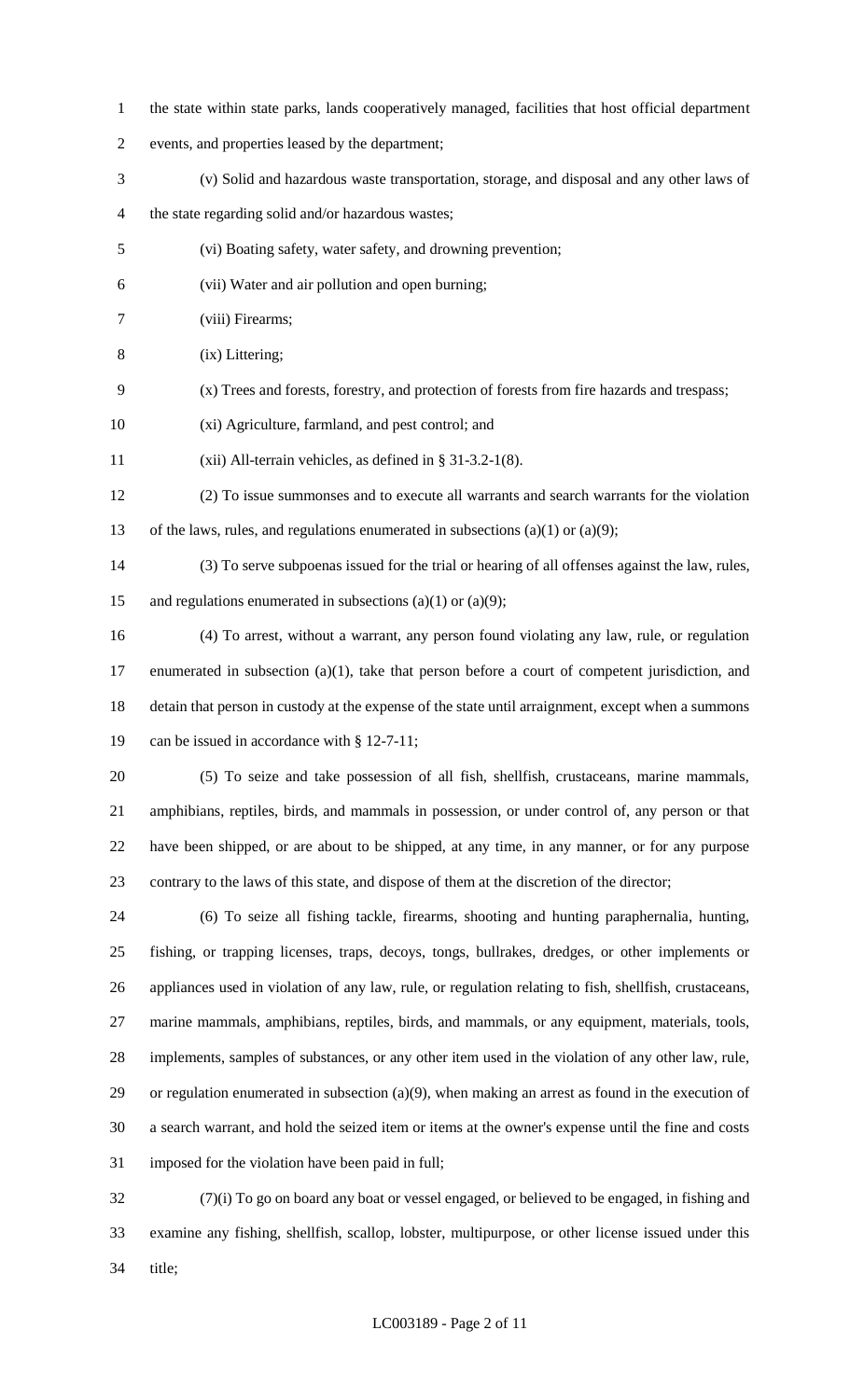(ii) To go on board any boat or vessel engaged, or believed to be engaged, in fishing and to inspect that boat or vessel for compliance with the provisions of this title and any rules relative to the taking of fish, shellfish, crustaceans, marine mammals, amphibians, and reptiles. In the absence of probable cause to believe that a crime relative to the taking of these marine species has been, or is being, committed, any evidence obtained as the result of a boarding (other than for the purpose of examining a license) or of an inspection may not be used in a criminal or administrative prosecution;

 (8) To carry firearms or other weapons, concealed or otherwise, in the course of, and in performance of, the duties of office; and

- (9) To arrest without a warrant, to execute all warrants and search warrants, and to make and execute complaints within any district to the justice or clerk of the district court without recognizance or surety against any person for the following criminal offenses:
- (i) Assault;
- 14 (ii) Assault with a dangerous weapon;
- 15 (iii) Larceny;
- (iv) Vandalism;
- (v) Obstructing officer in execution of duty.
- (b) Conservation officers shall be deemed "officer" within the meaning of § 11-32-1.
- (c) It shall be a misdemeanor punishable by a fine of not more than five hundred dollars (\$500) or imprisonment for not more than thirty (30) days, or both, for any person to refuse to move or to stop on an oral command or order of a conservation officer when the officer is acting in the performance of the officer's duties.
- 

## **20-1-8.1. Procedures for seizure and forfeiture.**

 (a) Any vessel, boat, fishing tackle, guns, shooting and hunting paraphernalia, traps, decoys, or any other implements, appliances, or equipment used in violation of any law, rule, or 26 regulation relating to fish and wildlife, including, but not limited to, marine wildlife in a fisher's 27 possession, that, by provision of any section of this title, is subject to forfeiture to the state, shall 28 be seized pursuant to  $\S 20-1-8(a)(6)$  and forfeited under the provisions of this section.

 (b) The attorney general shall proceed pursuant to §§ 12-21-23 -- 12-21-32, to show cause why the vessel, boat, fishing tackle, guns, shooting and hunting paraphernalia, traps, decoys, or any other implements, appliances, or equipment used in the knowing and willful violation of any law, rule, or regulation relating to fish and wildlife that, by provision of any section of this title, is subject to forfeiture to the state, may be forfeited to the use of or the sale of the department on producing due proof that the vessel, fishing tackle, guns, shooting and hunting paraphernalia, traps, decoys,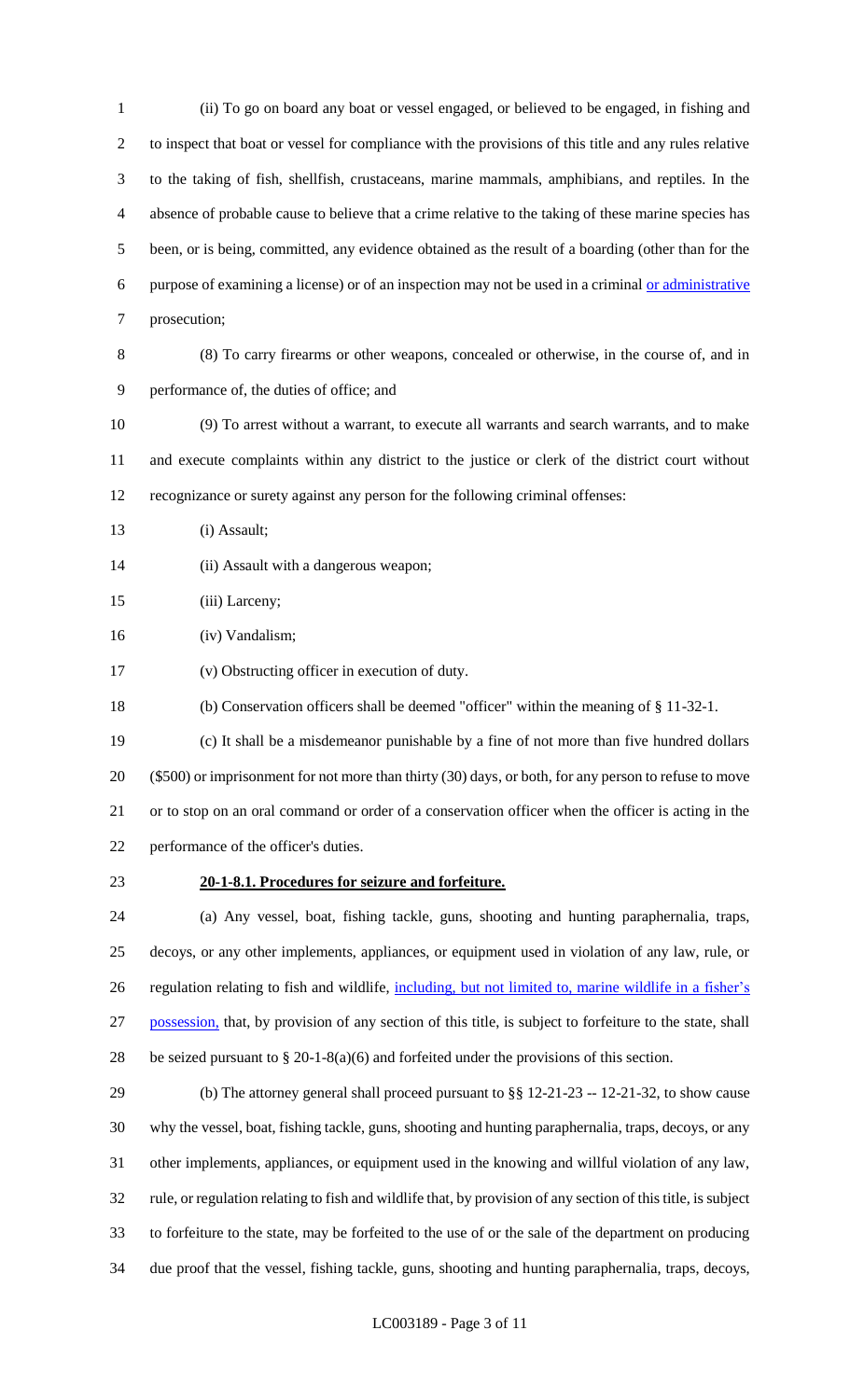or any other implements, appliances, or equipment was used in this violation.

 (c) Whenever property is forfeited under this section and the specific provision of this title requiring forfeiture for a particular offense, the department may:

(1) Retain the property for official use; or

 (2) Sell any forfeited property that is not required by this title to be destroyed and that is not harmful to the public; but the proceeds of this sale, after first deducting the amount sufficient for all proper expenses of the proceedings for forfeiture and sale, including expenses of seizure, maintenance of custody, and advertising and court costs, shall be paid to the general treasurer for the use of the state.

# **20-1-16. Penalty for violations.**

 (a) Unless otherwise specifically provided, the violation of any law or rule or regulation relating to wild animals, wild birds, lobsters and fish, marine, freshwater and anadromous fisheries and shellfisheries shall be a misdemeanor, punishable by a fine of not more than five hundred 14 dollars (\$500), or imprisonment for up to ninety (90) days, or both, provided, that, any 15 administrative violation shall be punished by a fine of not more than five hundred dollars (\$500).

 (b) Striped bass penalties. Any person, firm, or corporation shall be fined in accordance with the following schedule:

 (1) First offense. Upon conviction, not less than one hundred dollars (\$100) for each striped bass taken, possessed, sold or possessed, and/or offered for sale and imprisonment for up to ninety (90) days, or both.

 (2) Second offense. Upon conviction, not less than two hundred dollars (\$200) for each striped bass taken, possessed, sold or possessed, and/or offered for sale and imprisonment for up to ninety (90) days, or both; and any boat, fishing tackle or other implements used in violation shall be subject to forfeiture to the state.

 (3) Third and subsequent offenses. Upon conviction, not less than five hundred dollars (\$500) for each striped bass taken, possessed, sold or possessed, and/or offered for sale and imprisonment for up to ninety (90) days, or both; and any boat, fishing tackle or other implements used in this violation shall be subject to forfeiture to the state.

 SECTION 3. Chapter 20-1 of the General Laws entitled "General Provisions" is hereby amended by adding thereto the following section:

**20-1-30. Civil forfeiture procedure.** 

 (a) In addition to other penalties provided in this chapter, any petition to forfeit pursuant to § 20-1-8.1(a) shall be in the nature of an action in rem and shall be governed by the civil rules for

34 in rem proceedings.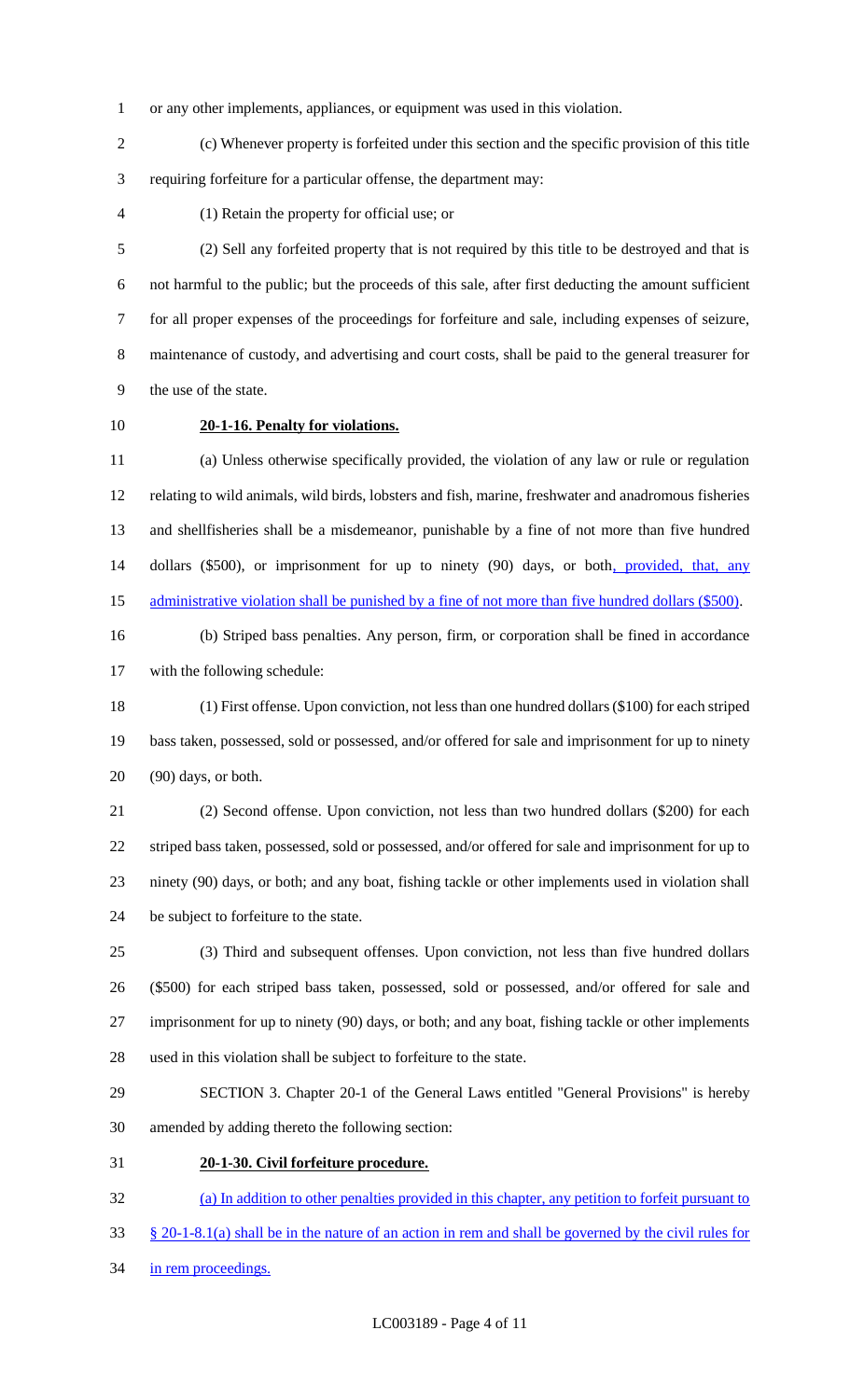| $\mathbf{1}$   | (b) All property described in § 20-1-8.1 is subject to civil forfeiture except that:             |
|----------------|--------------------------------------------------------------------------------------------------|
| $\overline{2}$ | (1) No property shall be forfeited under the provisions of this section unless it appears that   |
| 3              | the owner or other person in charge of the conveyance was a consenting party or privy to the     |
| 4              | covered offense charged;                                                                         |
| 5              | (2) No property shall be forfeited under the provisions of this section by reason of any act     |
| 6              | or omission established by the owner of it to have been committed or omitted by any person other |
| 7              | than the owner.                                                                                  |
| 8              | (3) No property shall be forfeited under this section, to the extent of the interest of an       |
| 9              | owner, by reason of any act or omission established by that owner to have been committed or      |
| 10             | omitted without knowledge or consent of that owner.                                              |
| 11             | (c) Property subject to forfeiture under this section may be seized by a law enforcement         |
| 12             | officer:                                                                                         |
| 13             | (1) Upon process issued pursuant to the superior court rules of civil procedure applicable       |
| 14             | to in rem proceedings;                                                                           |
| 15             | (2) Upon process issued pursuant to a legally authorized search warrant; or                      |
| 16             | (3) Without court process when:                                                                  |
| 17             | (i) The seizure is incident to a lawful arrest or search;                                        |
| 18             | (ii) The property subject to seizure has been the subject of a prior judgment in favor of the    |
| 19             | state for a violation of this chapter;                                                           |
| 20             | (iii) The law enforcement officer has probable cause to believe that the property is directly    |
| 21             | or indirectly related to a violation of this chapter; or                                         |
| 22             | (iv) The law enforcement officer has probable cause to believe that the property is              |
| 23             | forfeitable under § 20-1-8.1.                                                                    |
| 24             | (d) In the event of a seizure under $\S$ 20-1-8.1, the property shall not be subject to          |
| 25             | sequestration or attachment but is deemed to be in the custody of the law enforcement agency     |
| 26             | making the seizure, subject only to the order of the court. When property is seized under this   |
| 27             | section, pending forfeiture and final disposition, the law enforcement agency making the seizure |
| 28             | shall:                                                                                           |
| 29             | (1) Remove the property to a storage area for safekeeping and preservation;                      |
| 30             | (2) Remove the property to a place designated by the court; or                                   |
| 31             | (3) Request another agency authorized by law to take custody of the property and remove          |
| 32             | it to an appropriate location within the jurisdiction of the court.                              |
| 33             | (e) As soon as practicable after seizure, the seizing agency shall conduct an inventory upon     |

34 and cause the appraisal of the property seized.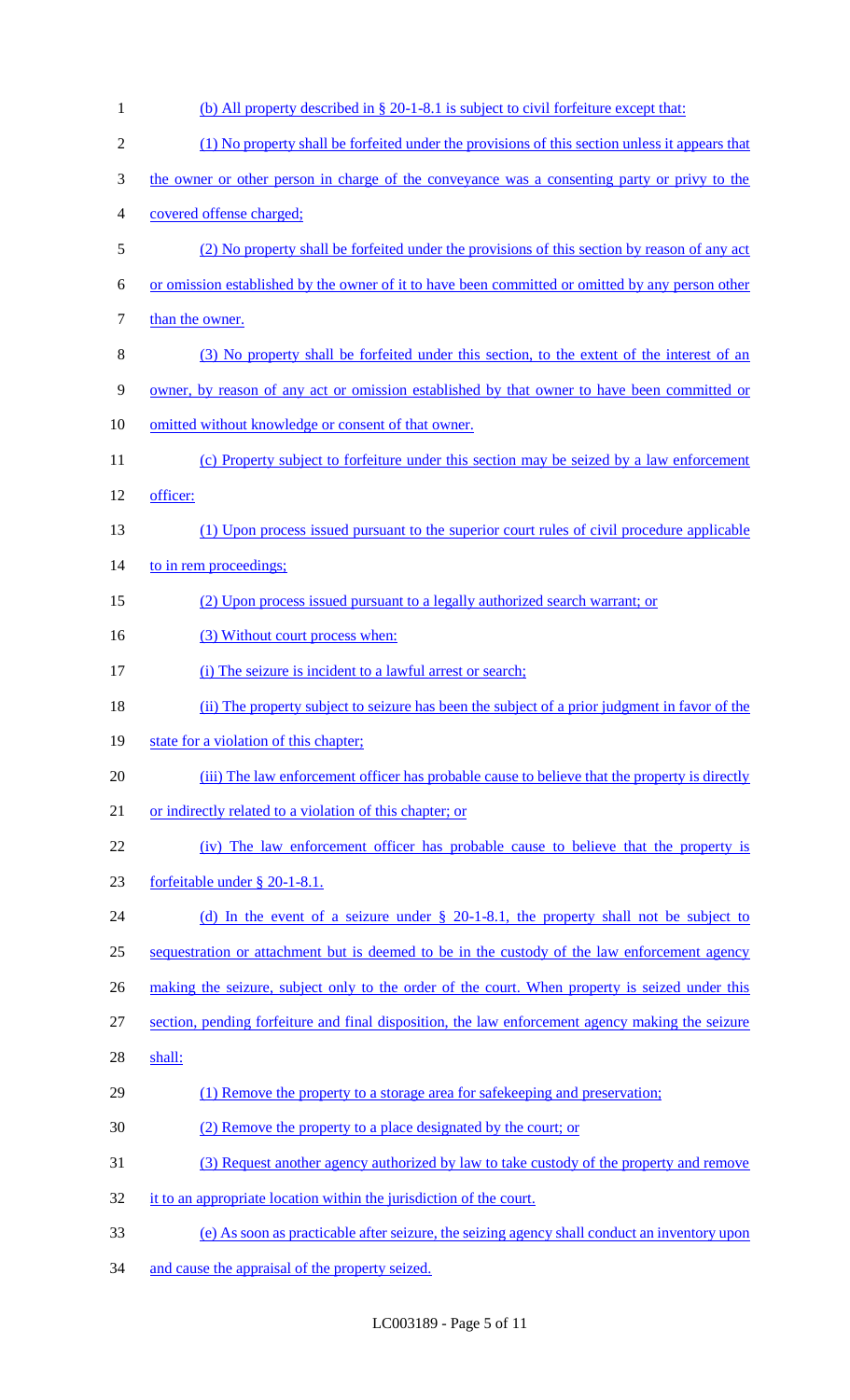(f) In the event of a seizure under this section, the seizing agency shall, within ten (10) days, send to the attorney general a written request for forfeiture, which shall include a statement of all facts and circumstances including the names of all witnesses then known, the appraised value of the property and the statutory provision relied upon for forfeiture. (g) The attorney general shall immediately examine the facts and applicable law of the cases referred to the attorney general pursuant to this section, and if it is probable that the property is subject to forfeiture shall immediately cause the initiation of administrative or judicial proceedings against the property. If, upon inquiry and examination, the attorney general determines that those proceedings probably cannot be sustained or that justice does not require the institution 10 of the proceedings, the attorney general shall make a written report of those findings, transmit a 11 copy to the seizing agency, and immediately authorize the release of the property. (h) If the value of any personal property seized does not exceed twenty thousand dollars 13 (\$20,000), the attorney general may forfeit the property administratively in the following manner: (1) The attorney general shall provide notice of intention to forfeit property administratively by publication in a local newspaper of general circulation, one day per week for 16 three (3) consecutive weeks. (2) In addition, to the extent practicable, the attorney general shall provide notice by 18 registered mail of intent to forfeit the property administratively to all known interested parties and 19 all parties whose identity is reasonably subject to discovery who may have an interest in the property seized. 21 (3) Notice by publication and by mail shall include: 22 (i) A description of the property; (ii) The appraised value of the property; 24 (iii) The date and place of seizure; (iv) The violation of law alleged against the subject property; (v) The instructions for filing claim and cost bond or a petition for remission or mitigation; and 28 (vi) A notice that the property will be forfeited to the state if a petition for remission or mitigation or a claim and cost bond has not been timely filed. (4) Persons claiming an interest in the property may file petitions for remission or 31 mitigation of forfeiture or a claim and cost bond with the attorney general within thirty (30) days 32 of the final notice by publication or receipt of written notice, whichever is earlier. (5) The attorney general shall inquire into the facts and circumstances surrounding petitions for remission or mitigation of forfeiture.

LC003189 - Page 6 of 11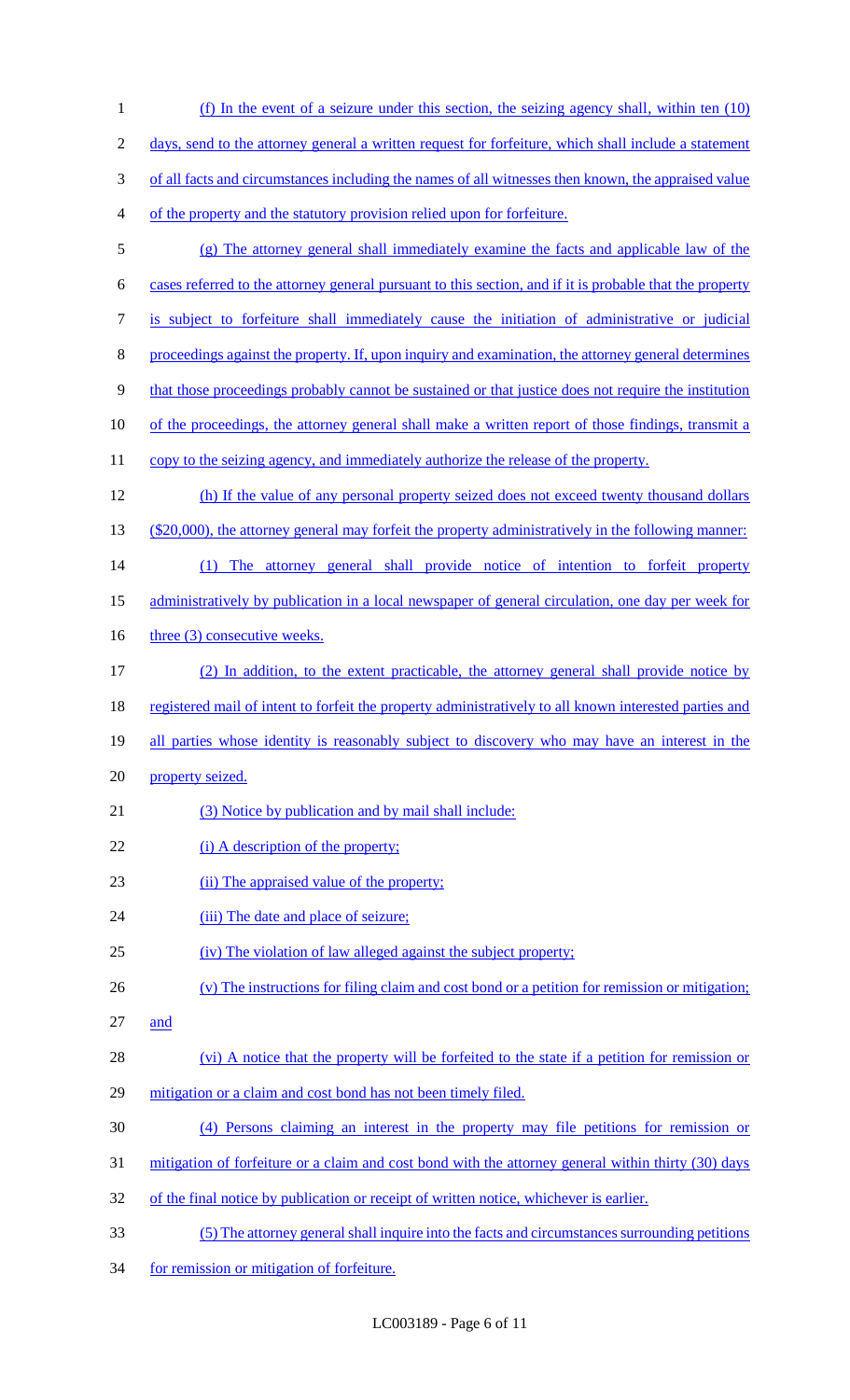(6) The attorney general shall provide the seizing agency and the petitioner a written 2 decision on each petition for remission or mitigation within thirty (30) days of receipt of the petition unless the circumstances of the case require additional time, in which case the attorney general shall notify the petitioner in writing and with specificity within sixty (60) days of its decision.

- 5 (7) Any person claiming seized property under this subsection may institute de novo 6 judicial review of the seizure and proposed forfeiture by timely filing with the attorney general a 7 claim and bond to the state in the amount of ten percent (10%) of the appraised value of the property 8 or in the penal sum of two hundred fifty dollars (\$250), whichever is greater, with sureties to be 9 approved by the attorney general, upon condition that in the case of forfeiture the claimant shall 10 pay all costs and expenses of the proceedings at the discretion of the court. Upon receipt of the 11 claim and bond, or if he or she elects, the attorney general shall file with the court a complaint in 12 rem in accordance with the procedures set forth in this section. Any funds received by the attorney
- 13 general as cost bonds shall be placed in an escrow account pending final disposition of the case.
- 14 (8) If no petitions or claims with bonds are timely filed, the attorney general shall prepare 15 a written declaration of forfeiture of the subject property to the state and dispose of the property in
- 16 accordance with this chapter. Claimants of the property may request waiver of the bond
- 17 requirement, which request shall not be unreasonably denied.

18 (9) If the petition is denied, the attorney general shall prepare a written declaration of 19 forfeiture to the state and dispose of the property in accordance with this chapter and the attorney 20 general's regulations, if any, pursuant to this chapter.

- 21 (10) A written declaration of forfeiture signed by the attorney general pursuant to this 22 chapter shall be deemed to provide good and sufficient title to the forfeited property.
- 23 (i) If the value of any personal property seized exceeds twenty thousand dollars (\$20,000),
- 24 the attorney general shall file a complaint in rem against the property within twenty (20) days of 25 the receipt of the report referred to in subsection (f) of this section and after this filing the attorney
- 26 general shall provide notice of intention to forfeit by publication in a local newspaper of general
- 27 circulation for a period of at least once per week for three (3) consecutive weeks. The notice shall
- 28 include:
- 29 (1) A description of the property;
- 30 (2) The appraised value of the property;
- 31 (3) The date and place of seizure;
- 32 (4) The violation of law alleged against the subject property.
- $(i)(1)$  The case may be tried by a jury, if in the superior court, upon the request of either
- 34 party, otherwise by the court, and the cause of forfeiture alleged being proved, the court which shall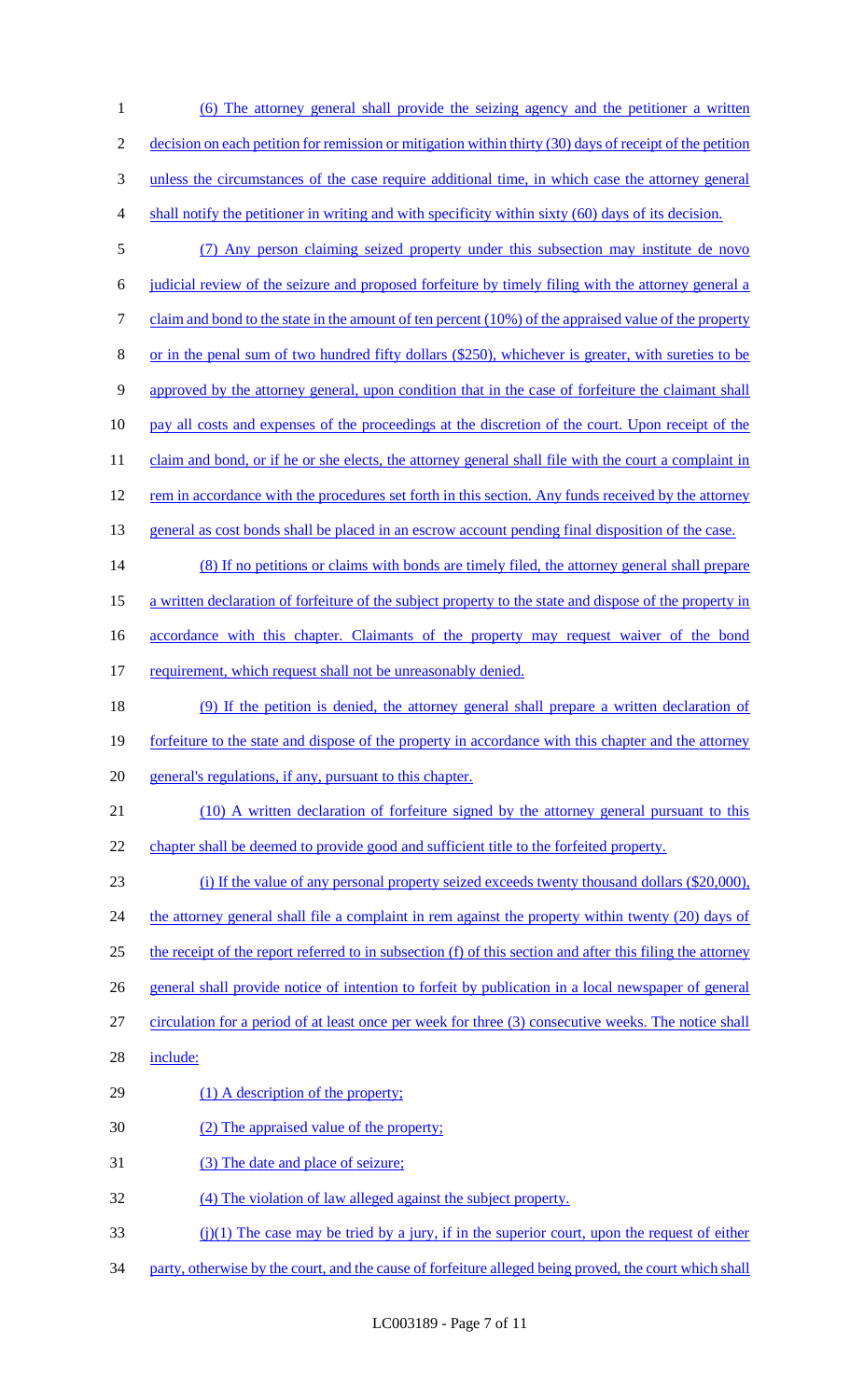1 try the case shall enter upon judgment for the forfeiture and disposition of the property according

2 to law.

 (2) An appeal may be claimed by either party from any judgment of forfeiture rendered by the district court, to be taken in like manner as by defendants in criminal cases within the 5 jurisdiction of the district court to try and determine, to the superior court for the same county in which the division of the district court rendering judgment is situated and like proceedings may be had therein as in cases of informations for forfeitures originally filed in that court. (3) The judgment of the superior court shall be final in all cases of the forfeitures, whether 9 originally commenced in that court or brought there by appeal, unless a new trial is ordered, for

10 cause shown by the supreme court.

11 (k) The in rem action shall be brought in the district court if the value of the property seized 12 is less than two hundred fifty thousand dollars (\$250,000), otherwise the in rem action shall be 13 brought in the superior court. The attorney general shall also, to the extent practicable, provide 14 written notice of the action in rem to all known interested parties and all persons whose identity is 15 reasonably subject to discovery who may have an interest in the property.

16 (1) Persons claiming an interest in the property may file claims against the property within 17 thirty (30) days of the final notice by publication or receipt of written notice, whichever is earlier. 18 The claims shall be expedited by the court and hearing shall be held within three (3) months of the 19 claimant's petition for remission or mitigation and may be extended for good cause.

- 20 (m) Upon order of the court forfeiting the subject property to the state, the state shall have 21 clear title to the forfeited property, and the attorney general may transfer good and sufficient title 22 to any subsequent purchaser or transferee. Title to the forfeited property shall be deemed to have
- 23 vested in the state upon the commission of the act giving rise to the forfeiture under this chapter.

24 (n) Upon entry of judgment for the claimant in any proceeding to forfeit property under this chapter, the property shall immediately be returned to the claimant. If it appears that there was reasonable cause for the seizure or the filing of the complaint, the court shall cause a proper certificate of that to be entered, and the claimant shall not, in that case, be entitled to costs or

28 damages, nor shall the person or agency who made the seizure, nor the attorney general nor the

- 29 prosecutor, be liable to suit or judgment on account of the seizure, suit, or prosecution.
- 30 (o) In any action brought under this section, the state shall have the initial burden of

31 showing the existence of probable cause for seizure or arrest of the property. Upon that showing

32 by the state, the claimant shall have the burden of showing by a preponderance of evidence that the

- 33 property was not subject to forfeiture under this section.
- 34 SECTION 4. Section 42-17.7-6 and 42-17.7-8 of the General Laws in Chapter 42-17.7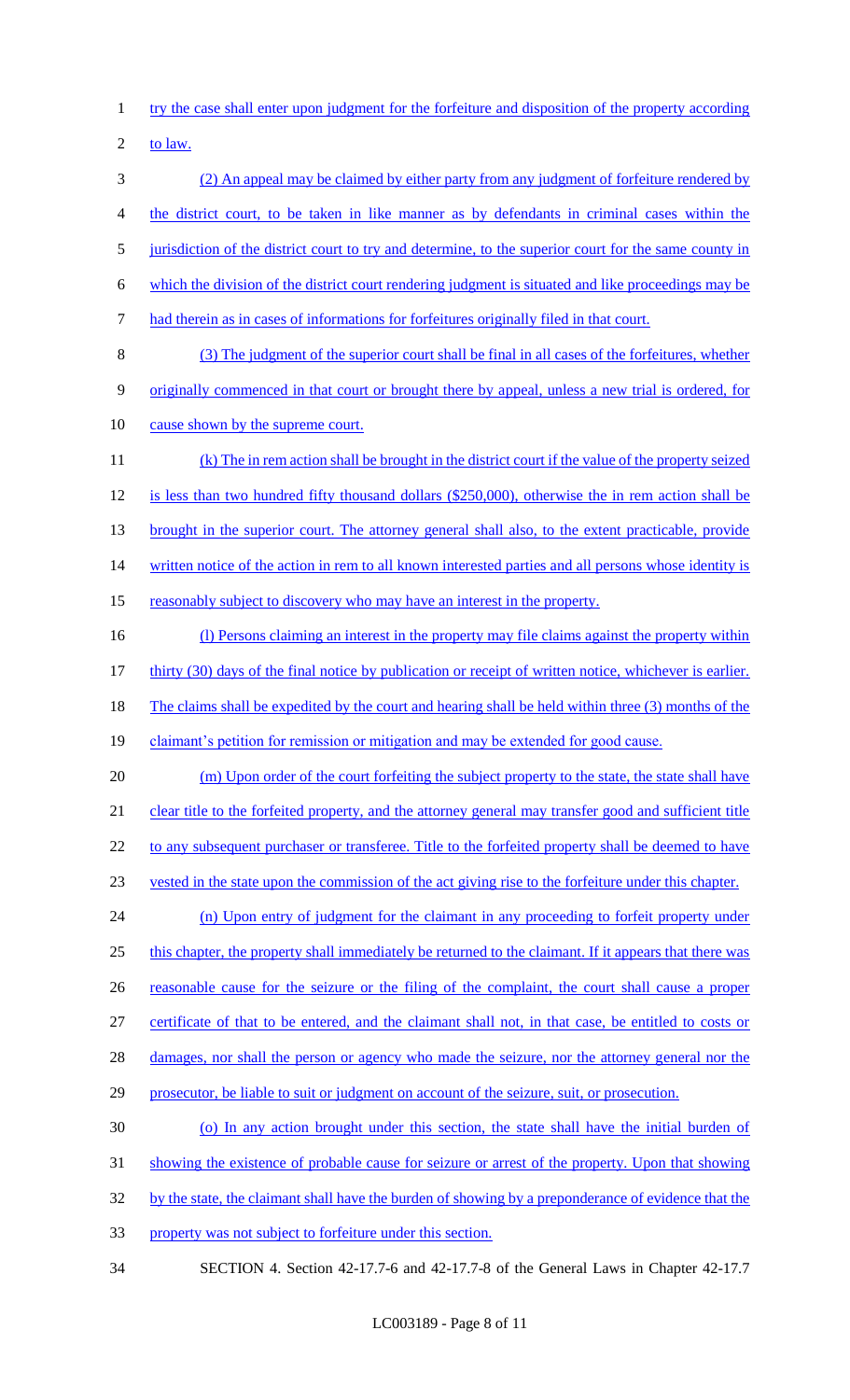entitled "Administrative Adjudication for Environmental Matters" are hereby amended to read as

follows:

### **42-17.7-6. Hearings -- Orders -- Concurrent jurisdiction.**

 (a) Subject to the provisions of § 42-17.7-2, every hearing for the adjudication of a violation or for a license shall be held before a hearing officer. The chief hearing officer shall assign a hearing officer to each matter. After due consideration of the legal and constitutionally admissible evidence and arguments, the hearing officer shall make written findings of fact and conclusions of law which shall be made public. The hearing officers assigned to conduct any hearing shall consider the constitutional issues raised by any respondent.

 (b) The department of environmental management and the coastal resources management council shall promulgate such rules and regulations, not inconsistent with law, as to assure uniformity of proceedings as applicable.

### **42-17.7-8. Oaths -- Subpoenas -- Powers of hearing officers.**

 (a) The hearing officers are hereby severally authorized and empowered to administer oaths; and the hearing officers, in all cases of every nature pending before them, are hereby authorized and empowered to summon and examine witnesses and to compel the production and 17 examination of papers, books, accounts, documents, records, certificates, and other legal, 18 constitutionally admissible evidence that may be necessary or proper for the determination and decision of any question before or the discharge of any duty required by law of the hearing officer. (b) All subpoenas and subpoena duces tecum shall be signed by a hearing officer or the clerk and shall be served as subpoenas are served in civil cases in the superior court; and witnesses so subpoenaed shall be entitled to the same fees for attendance and travel as are provided for witnesses in civil cases in the superior court. In cases of contumacy or refusal to obey the command of the subpoena so issued, the superior court shall have jurisdiction upon application of the director with proof by affidavit of the fact, to issue a rule or order returnable in not less than two (2) nor more than five (5) days directing such person to show cause why he or she should not be adjudged in contempt.

 (c) Upon return of such order, the justice before whom the matter is brought for hearing shall examine under oath such person, and such person shall be given an opportunity to be heard, and if the justice shall determine that this person has refused without reasonable cause or legal excuse to be examined or to answer a legal or pertinent question, he or she may impose a fine upon this offender or forthwith commit the offender to the adult correctional institutions until he or she submits to do the act which he or she was so required to do, or is discharged according to law.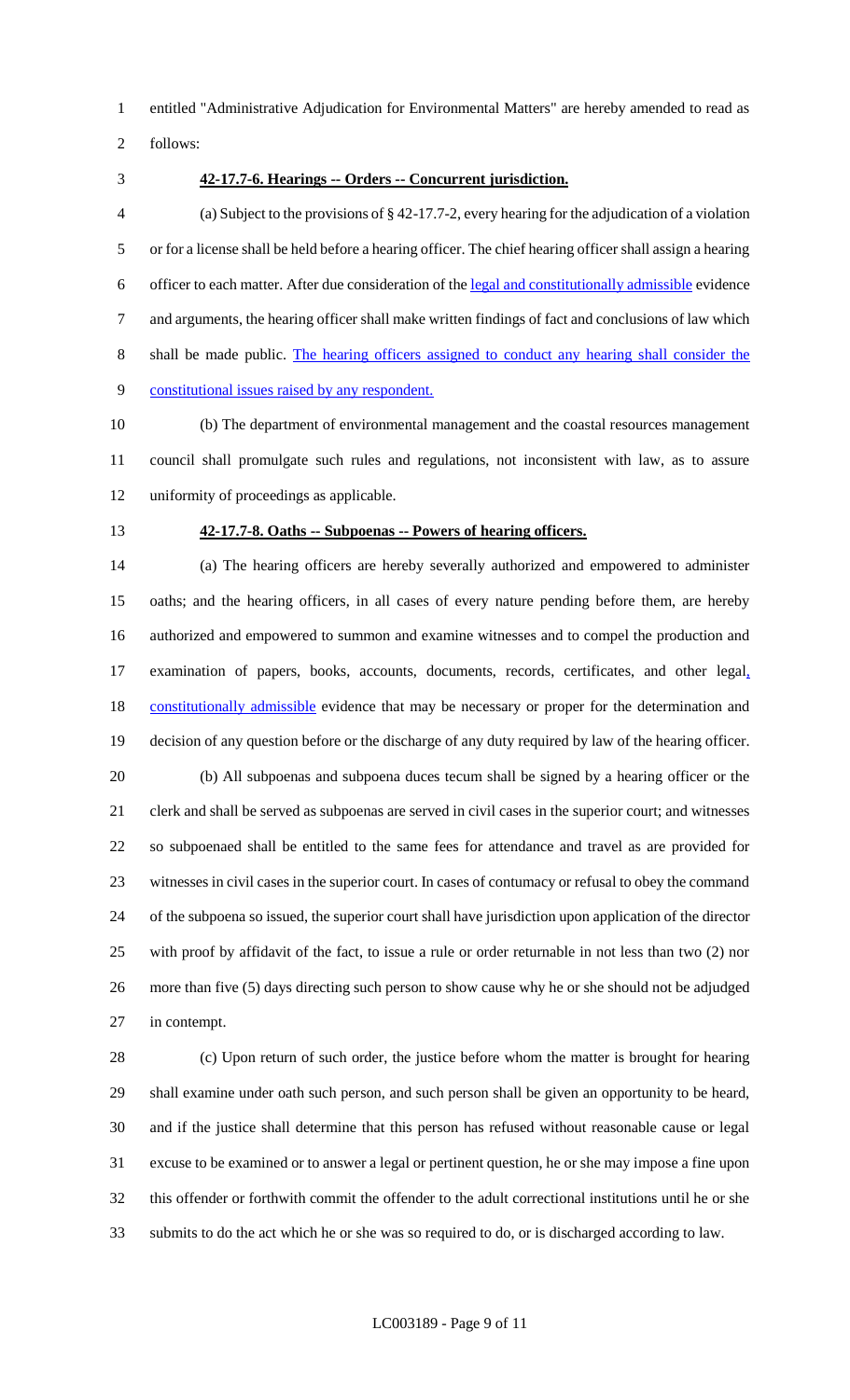1 SECTION 5. This act shall take effect upon passage.

#### $=$ LC003189  $=$